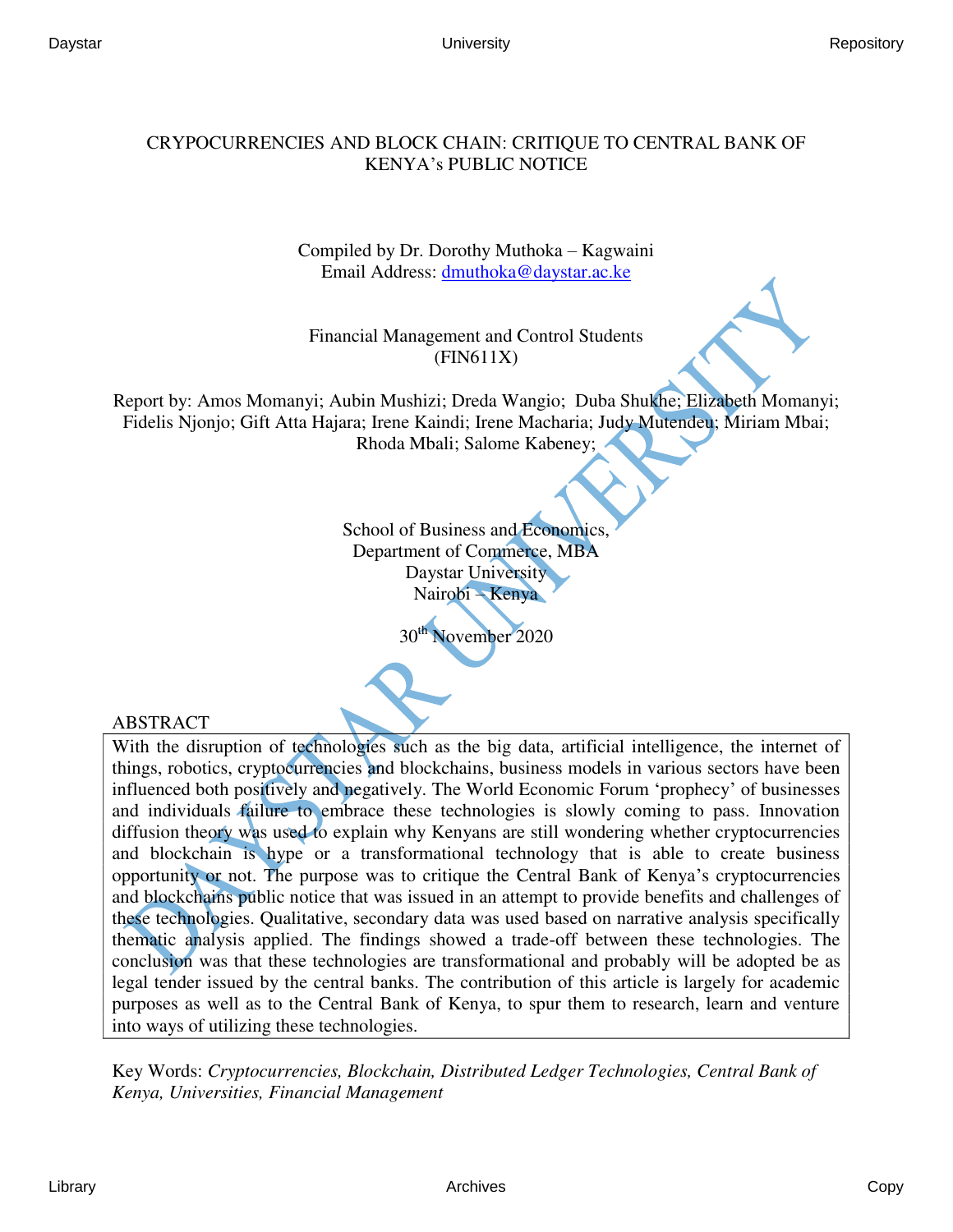## INTRODUCTION

Cryptocurrencies and block chain technologies have been in existence since 2009 after the financial crisis of 2008 that caused a world economic downturn. Cryptocurrencies and block chain technologies are part of the disruptive technologies such as the online technology platform robotics, various social media applications, use of artificial intelligence in big data (World Bank Group, 2018). Cryptocurrencies as defined by Christidis and Devetsikiotis (2016), it is a form of unregulated digital money, usually issued and controlled by its developers, and used and accepted among the members of a specific virtual community. These cryptocurrencies are secured by crypography, which theoretically marks them to not be easily forged or even copied (Frankenfiend & Sonnenshein, 2020). According to Berentsen, and Schär (2018, p.1), "bitcoin originated with the white paper that was published in 2008 under the pseudonym "Satoshi Nakamoto". The white paper explained about an online trading system that would not be regulated by any intermediary even the central banks. Then, blockchain will allow the use of a distributed peer-to-peer network where each of the individual can interact and confirm payments without contacting any intermediary. As explained in Perera et al. (2020), blockchain is essentially a digital ledger that is used to replicate, share, and synchronize data spread across different geographical locations such as multiple sites, countries, or organizations.

Cryptocurrencies and block chain is merely technology evangelism – much like many others that are already used in society – and like other technologies it is as much about change management and careful attention to the economics and business models of industries and companies (World Economic Forum, 2019a). These kinds of technologies are changing the way production and commerce is organized allowing people to re-envision the financial and monetary systems (World Economic Forum, 2020). Bitcoin has gained a lot of attention and together with ethereum, which are types of cryptocurrencies that are being operated under the blockchain (Vujicic, Jagodic, & Ranđić, 2018; Lennart, 2020). According to World Bank Group (2018, p. 22), with the emergence of blockchain technologies "has triggered a flurry of activities in Europe and Central Asia (ECA), where people are using cryptocurrencies for cross-border transactions and as speculative investments." Some people have accepted these technologies yet others have not accepted and said they were 'a scam'. Bitcoin is not yet a legal tender but the fact is that the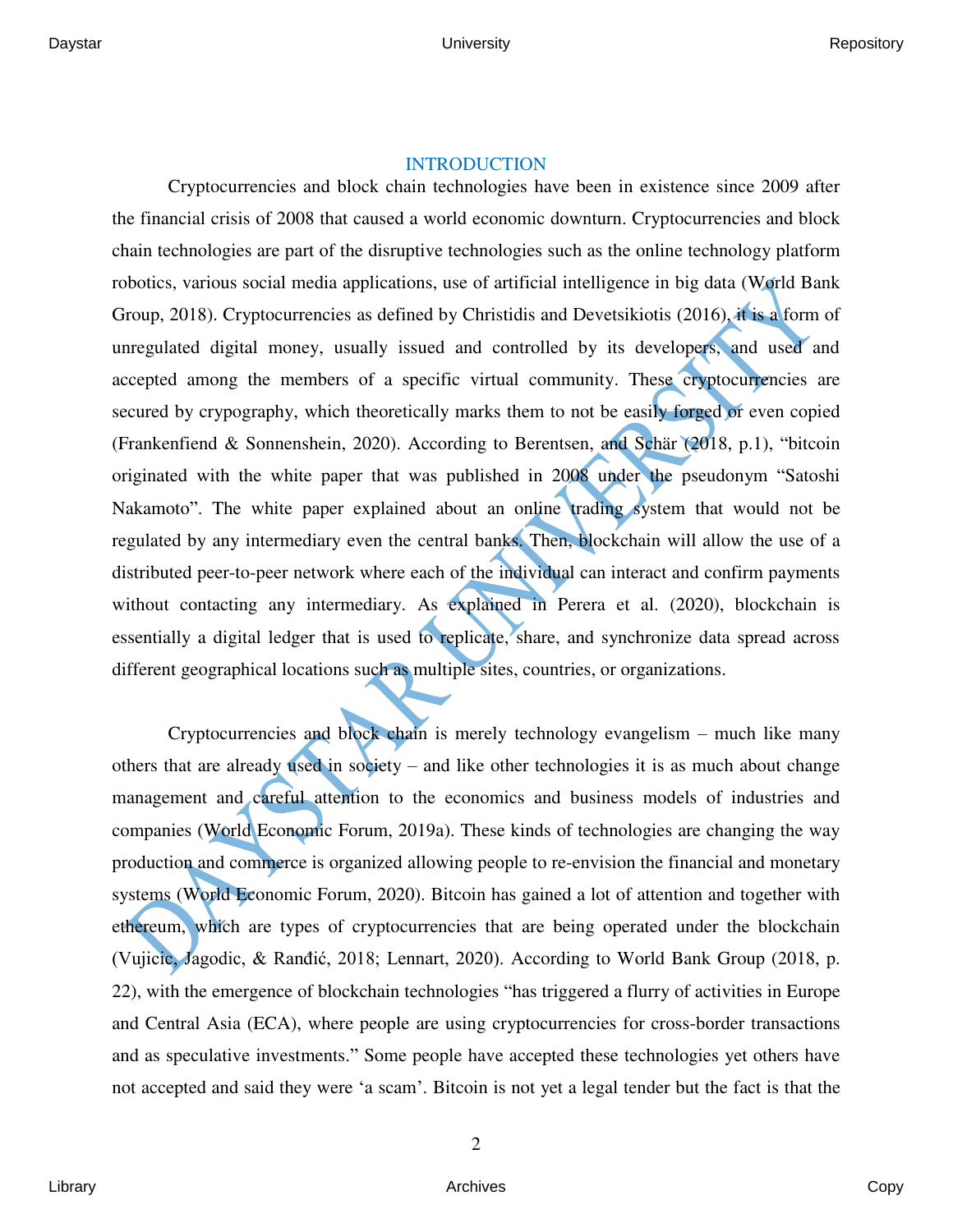future of cryptocurrencies and blockchain technologies is inevitable. According to Hamilton (2019), significant research and development investments in blockchain environments is on the heights and the maturation of application uses of "smart contracts" and other types of selfexecuting tools are being established.

## *Problem Statement and Purpose*

On one hand, start-up companies are mining cryptocurrencies and providing blockchain services, and governments are experimenting with blockchain technologies to make their services more secure and more transparent. On the other hand, in the wake of Bitcon success, almost twenty years ago since these technologies were ever mentioned, Kenyans are still wondering whether it is hype or a transformational technology that is able to create business opportunity or not. This is because comprehensive, global information on cryptocurrency and blockchain activities are not yet in place. Cryptocurrencies have been stolen by hackers and exchanged for legal tenders. Therefore, the Central Bank of Kenya (2015), warned that: "Bitcoin is a form of un-regulated digital currency that is not issued or guaranteed by any government or central bank". Consequently, the purpose of this article was to critique the cryptocurrencies and blockchain public notice that was issued by the Central Bank of Kenya attempting to explain in depth benefits and challenges of these technologies.

The contribution of this article is largely for academic purposes to create awareness to University students and the millennials on the concept of cryptocurrencies and how they can benefit as well as take caution in their risk taking appetite. To the Central Bank of Kenya, the article shall spur them to research and venture into ways of utilizing these technologies based on the discussion from other parts of the world. Even to companies and organizations especially financial sector, the findings can be used to strategies on how to take advantage of these 'disruptive technologies', increase their acceptance and productivity. To individuals, the discussion can enable them to strategically plan for the days ahead.

The paper was structured in five sections: Section 1 carried the introduction. Section 2 the brief literature review. Sections 3 explained the methodology; section 4 showed the findings and discussion while section 5 provided the conclusion and recommendation.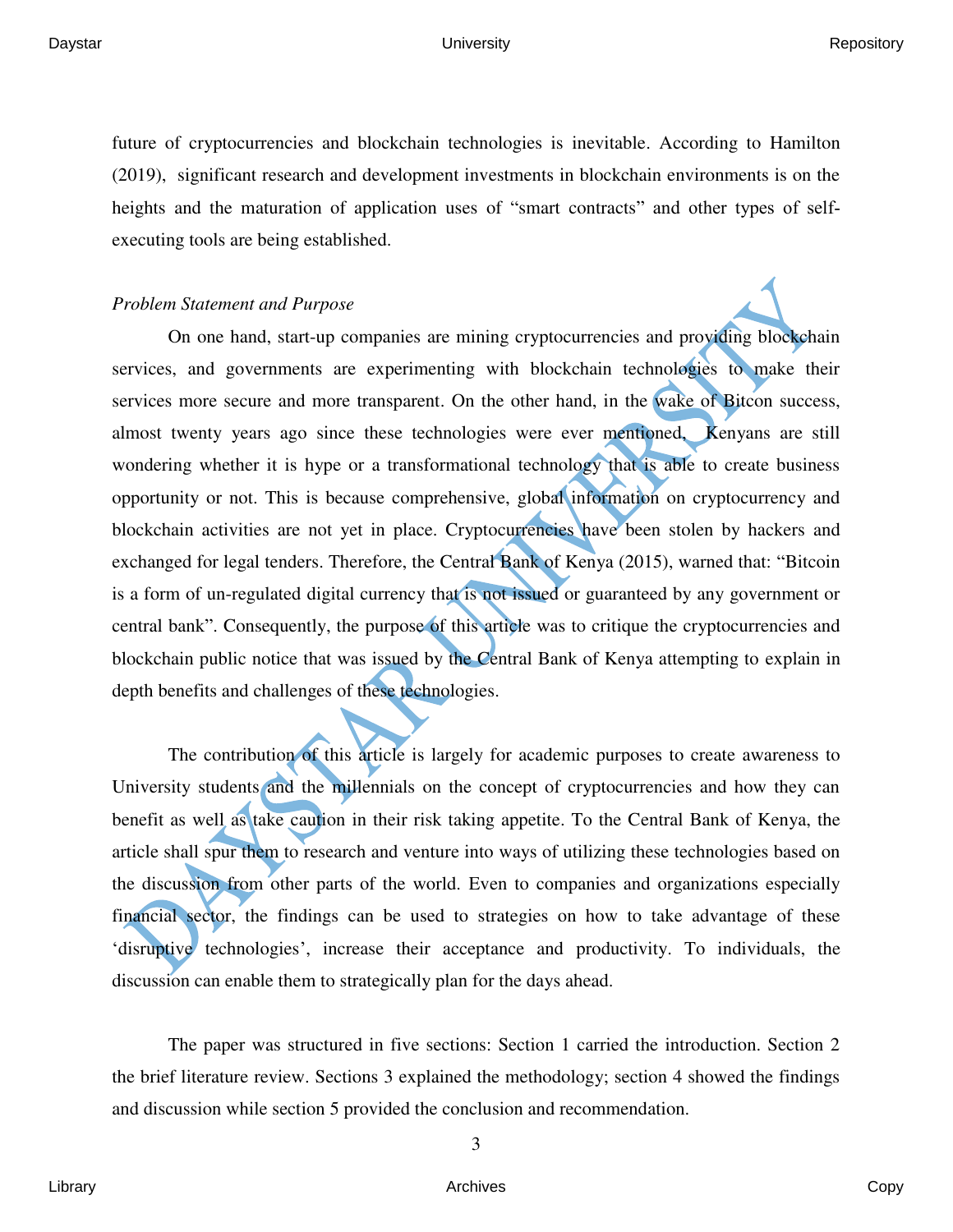## LITERATURE REVIEW

The Innovation Diffusion Theory according to Maingi (2020); citing Gongera, 2013) defined diffusion as the process by which new ideas are imparted through specific channels after which individuals embrace and picks up the innovation. Diffusion is a social process that occurs among people in response to learning about an innovation such as a new evidence-based approach. In its classical formulation, diffusion involves an innovation that is communicated through certain channels over time among the members of a social system (Rogers, 2003). According to Dearing and Cox (2018), the typical dependent variable in diffusion research is time of adoption, though when complex organizations are the adopters, subsequent implementation is a more meaningful measure of change.

Further, Maingi explained how Rogers (1995), proposed the diffusion of innovations theory (DOI) to describe the approach through which innovation can be passed via different ways over certain period among different users (Sarker & Sahay, 2004). The theory asserts that an innovation is conveyed through various channels continually among individuals of the same social beliefs (Echchab & Hassanuddeen, 2013). This theory assumes that an innovation diffuses in a process whereby some people are more apt to adopt the innovation than others. As a result, Maingi (2020; citing Echchab and Hassanuddeen, 2013) noted that the theory classified the users as modernizers, early modernizers, and timely mass, late mass and stragglers. According to Dearing and Fox (2018), the benefit is that diffusion can be assessed among individuals such as members of Congress, organizations, or larger collectivities such as cities and states. In addition, innovation involves the deliberate application of information aimed at the generation of unique ideas which becomes successful in carrying out business dealings (Mitchell, 1990). As much as this theory is applicable to most of the technologies, it is highly criticized for not being appropriate for complex technologies yet it gives ideas on how to embrace innovations.

This theory gives the foundation of cryptocurrency which is a digital or virtual currency that is secured by cryptography, which shows that it is nearly impossible to counterfeit or double-spend while using the decentralized networks based on blockchain technology (Jung, 2018). A defining feature of cryptocurrencies is that they are generally not issued by any central authority, rendering them theoretically immune to government interference or manipulation.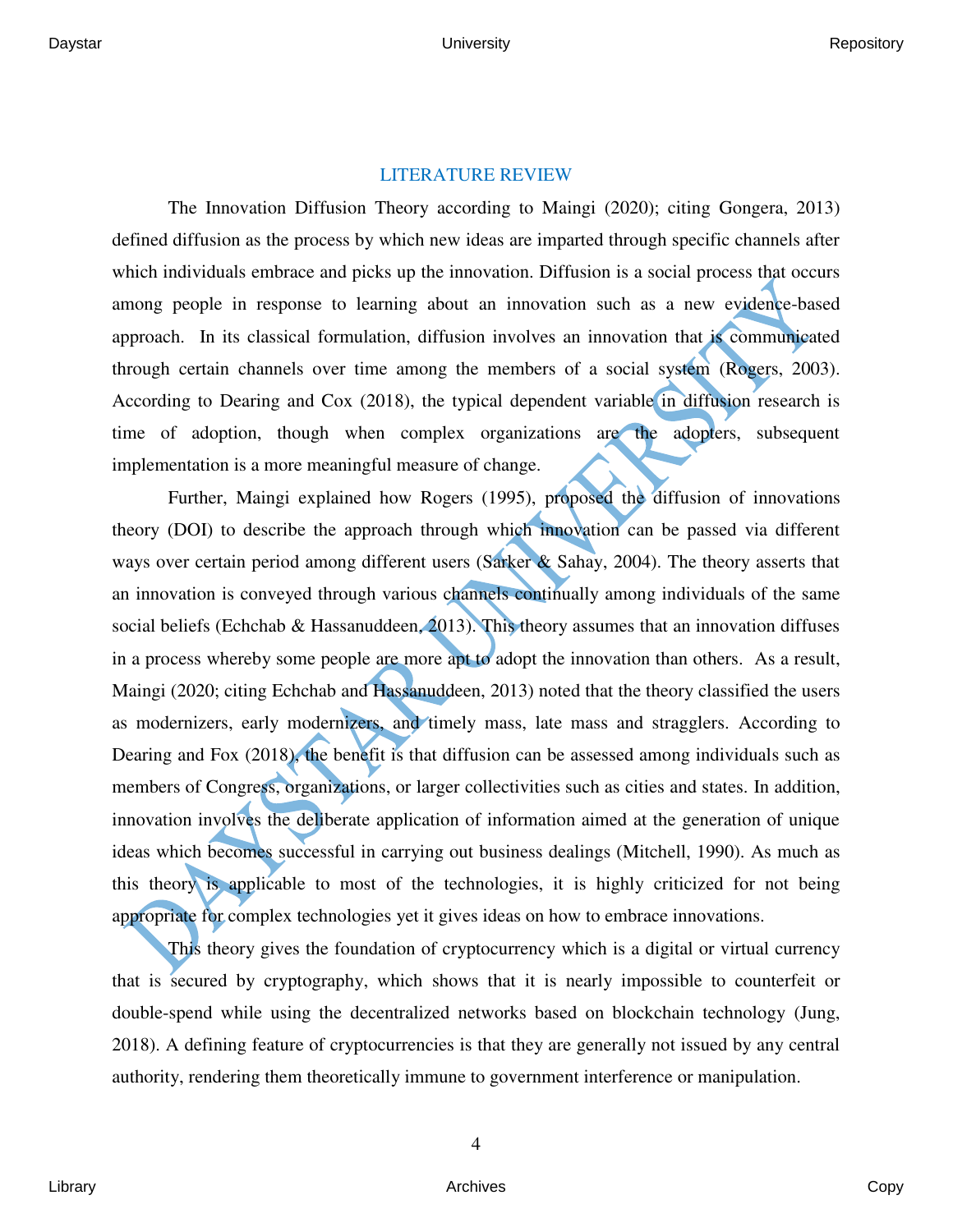## METHODOLOGY

The methodology of this article involved qualitative analysis of secondary data. This is because the article was based on a critique which Coughian, Cronin and Ryan (2007) describe as an objective analysis of literary pieces. This is supported by Valente (2003) arguing critique is a systematic way of appraising strengths and limitations of an article so as to determine its credibility or applicability. The Central bank of Kenya was chosen because of its credibility and integrity in protecting the consumers' assets in terms of cash management and disbursements. The Financial Management and Control students were required to read the World Bank Group (2018) article that gave an in-depth understanding on cryptocurrencies and blockchain based on Europe and Central Asia. The students were required to do further research using the World Economic Forum and other peer reviewed journals on the same. The findings of the article were to be written up into a  $(4-5)$  page report. After grading, thirteen  $(13)$  articles were selected out of the class of 16 students to represent 81.3% of the students that met the requirements. Narrative inquiry was used with a specific use of the thematic analysis. According to Braun and Clarke (2006; cited in Nowell, Norris, White, and Moules, 2017) argue that thematic analysis is a qualitative research method that can be widely used across a range of epistemologies and research questions. It is a method for identifying, analyzing, organizing, describing, and reporting themes found within a data set.

# FINDINGS AND DISCUSSIONS

For cryptocurrencies and blockchains to work, they need digital wallets, distributed ledgers, and miners who bring competition. The computer hardware consumes too much energy due to complexity of operations (Naware, 2016). The result of these technologies is to create digital markets without intermediaries. Some applications of these technologies have been the smart contracts, or self-executing contracts which have been utilized in making various sectors more efficient in funds management. These smart contracts that ride on blockchains can be used in making business more favourable in getting funds easily and faster as they have gotten rid of the middle men and all kinds of intermediaries. In particular, the small and medium businesses which have problems in accessing funds can use the cryptocurrencies for their trading and do not have to proof financial credibility so long as they have access to these virtual or digital platforms (World Bank Group, 2018). Further Lannert (2020) shows how these cryptocurrencies are being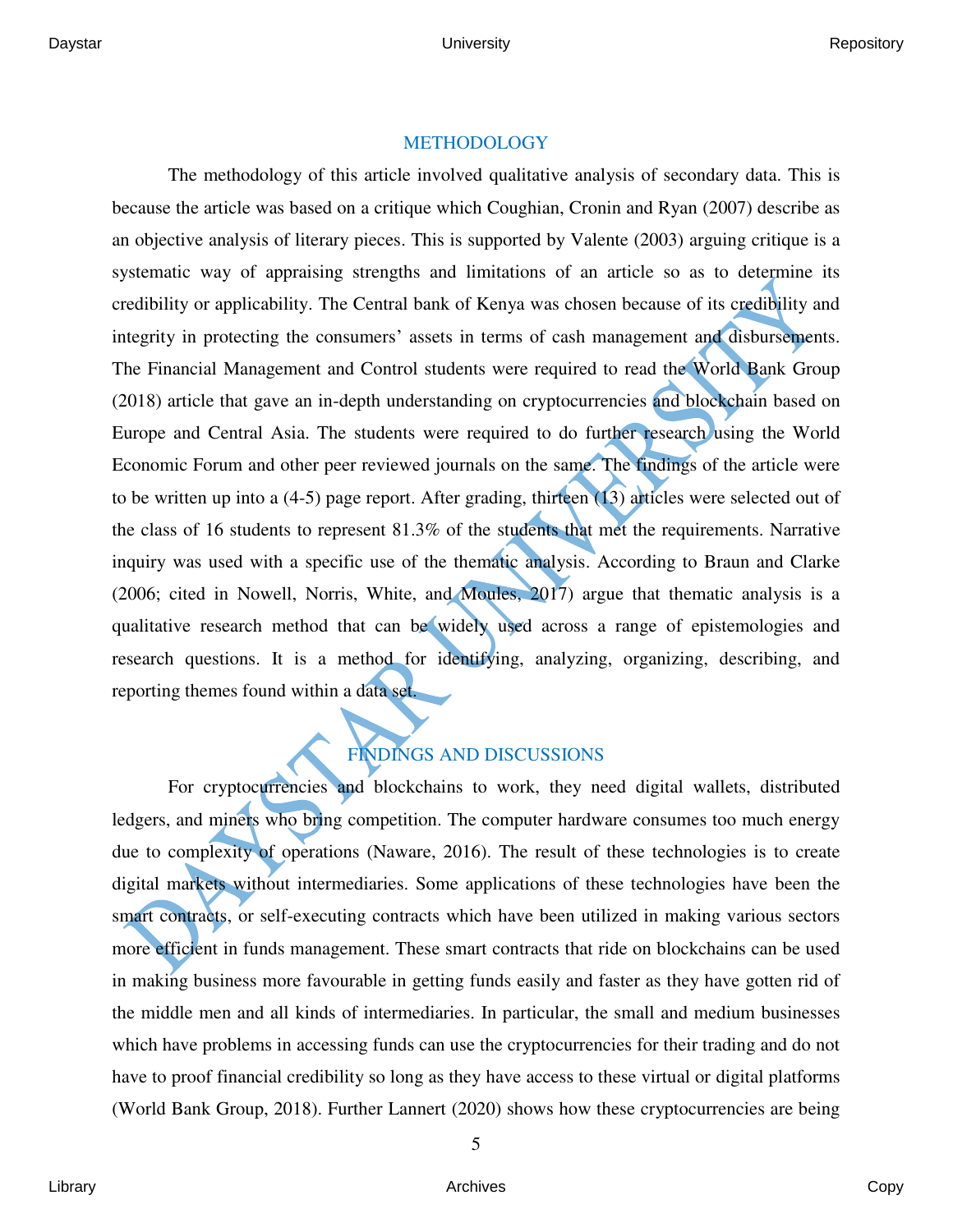$\blacktriangleleft$ 

utlised through the smart contracts so that businesses can borrow or lend; receive and deposit; operate and invest without the need of a central intermediary as the traditional bank's practice. The bitcoin is a virtual currency that people exchange through blockchain although it is still very controversial in the financial world. The three main challenges that shown in Table 3:1 below

| <i>Hadde Chancing cs of Cryphocula Chercis</i> |                     |                                                                  |  |  |
|------------------------------------------------|---------------------|------------------------------------------------------------------|--|--|
| <b>SRN</b>                                     | Various Issues      | Description                                                      |  |  |
|                                                | Volatility          | Cryptocurrencies prices tends to change and fluctuate instantly  |  |  |
|                                                |                     | constantly based on the macroeconomics of demand and supply,     |  |  |
|                                                |                     | change of interest rates as well as currency's rate of exchange  |  |  |
|                                                |                     | (Thakur & Banik, 2018).                                          |  |  |
|                                                |                     |                                                                  |  |  |
|                                                | Issue of high power | Cryptocurrencies use powerful hardware and electricity that if a |  |  |
|                                                | consumption         | hardware drive may fail due to malfunction or lack of enough     |  |  |
|                                                |                     | power supply, then the digital wallet may also be corrupted. The |  |  |
|                                                |                     | result of this is for the owners of the currencies known as the  |  |  |
|                                                |                     | miners becoming wealthy as the individual who lost the wallet    |  |  |
|                                                |                     | does not have any power to access those currencies. NB: there    |  |  |
|                                                |                     | is not yet recovery framework to that (Naware, 2016).            |  |  |
|                                                |                     |                                                                  |  |  |
|                                                | Regulations         | Cryptocurrencies and blockchain technologies are not regulated   |  |  |
|                                                |                     | yet. The transactions apply the peer to peer (P2P) totally       |  |  |
|                                                |                     | independent from the central banks. There is an enormous risk    |  |  |
|                                                |                     | when operating without regulations because transactions are not  |  |  |
|                                                |                     | effectively controlled (World Bank Group, 2018).                 |  |  |
|                                                |                     |                                                                  |  |  |

Any system that has challenges, it also has benefits as explained in Table 3:2

## *Table 3-2: Benefits of Cryptocurrencies*

| <b>SRN</b> | <b>Benefits</b>         | Description                                                                                                                                                                                                                                                             |
|------------|-------------------------|-------------------------------------------------------------------------------------------------------------------------------------------------------------------------------------------------------------------------------------------------------------------------|
|            | Ease of transferability | Freedom of transferring bitcoins without intermediaries like                                                                                                                                                                                                            |
|            |                         | commercial banks, or other financial institutions to charge<br>transactions fees (Naware, 2016).                                                                                                                                                                        |
|            | Public ledger           | Public ledger that is being referred to as blockchain has its own                                                                                                                                                                                                       |
|            |                         | check and balances that make it difficult for individuals to steal<br>or cause fraud from each other. The public ledger has<br>transparency in terms of transactions. Every transaction is<br>recorded and the users are able to track every one of them (Xu,<br>2016). |
|            | Regulations             | Unlike the centralized systems' case, in which the control                                                                                                                                                                                                              |
|            |                         | belongs to a small group of people such as intermediaries or to                                                                                                                                                                                                         |
|            |                         | an institution, in the case cryptocurrencies use of a peer-to-peer                                                                                                                                                                                                      |
|            |                         | network does not have a centralized system of regulation                                                                                                                                                                                                                |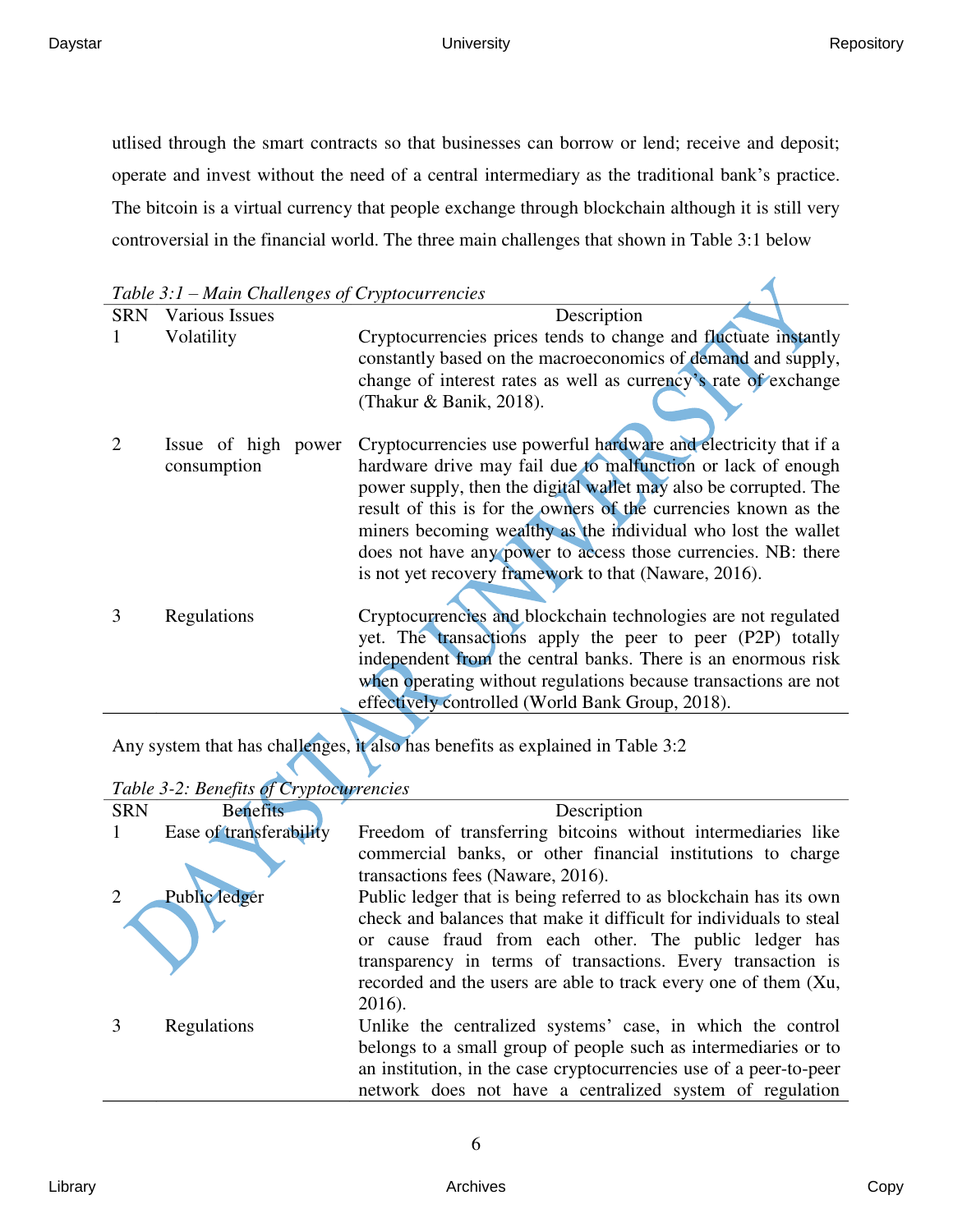|                |                 | (Pirjan, Petrosanu, Huth, & Negoita, 2013; World Bank Group,       |
|----------------|-----------------|--------------------------------------------------------------------|
|                |                 | $2018$ ).                                                          |
| $\overline{4}$ | Security checks | The security of transactions is created via cryptography that has  |
|                |                 | given all the privileges and benefits of maintaining the wallet so |
|                |                 | that no one else can make any payment apart from the               |
|                |                 | individual wallet's owner. The only caveat is that unless the      |
|                |                 | passwords are stolen (Thakur & Banik, 2018).                       |

### *Critique of the CBK Public Notice*

Based on the Central Bank of Kenya (2015), public notice proceeding from the cryptocurrencies they referred to as virtual currencies explained in depth on the challenges without mentioning any of the benefits. The implication was a lot of biasness against the new technologies to deter others from sharing the profits that banks makes. Until recently, the World Bank Group (2018) did a research on cryptocurrencies and expounded on the merits of these technologies which include decentralization, cryptographic security and transparency. Also, avoided on explaining on the hype that is available in dealing with cryptocurrencies. Therefore, both of these financial credible organizations have not revealed a tradeoff between these disruptive technologies. This article starts by critiquing the issued challenges and evaluating the risks involved:

Firstly, according to the CBK (2015), the risks associated with buying and selling with cryptocurrencies such as the Bitcoin is that they are "largely untraceable and anonymous making them susceptible to abuse by criminals in money laundering and financing of terrorism.". This could be the reason that the framework of cryptocurrencies that lies on block chain was first mentioned by Haber and Stornetta (1991) took time before being implemented. Research work from Europe and Central Asia have shown some basic knowledge on the block chain application. However, from history, these continents' small scale use of these cryptocurrencies and blockchain emerges with a lot of transactions that could be attributed to their gambling transactions and illegal transactions (Houben, 2018). Nevertheless, the Central Bank of Kenya perception could be that they would lose a lot of money via fees and administrative charges that make their income. According to Iansiti and Lakhani (2017), all kinds of agreements, operations and any administrative transactions are the key things that make the financial frameworks of accessing charges, fees and income received in the economic, legal, and political systems that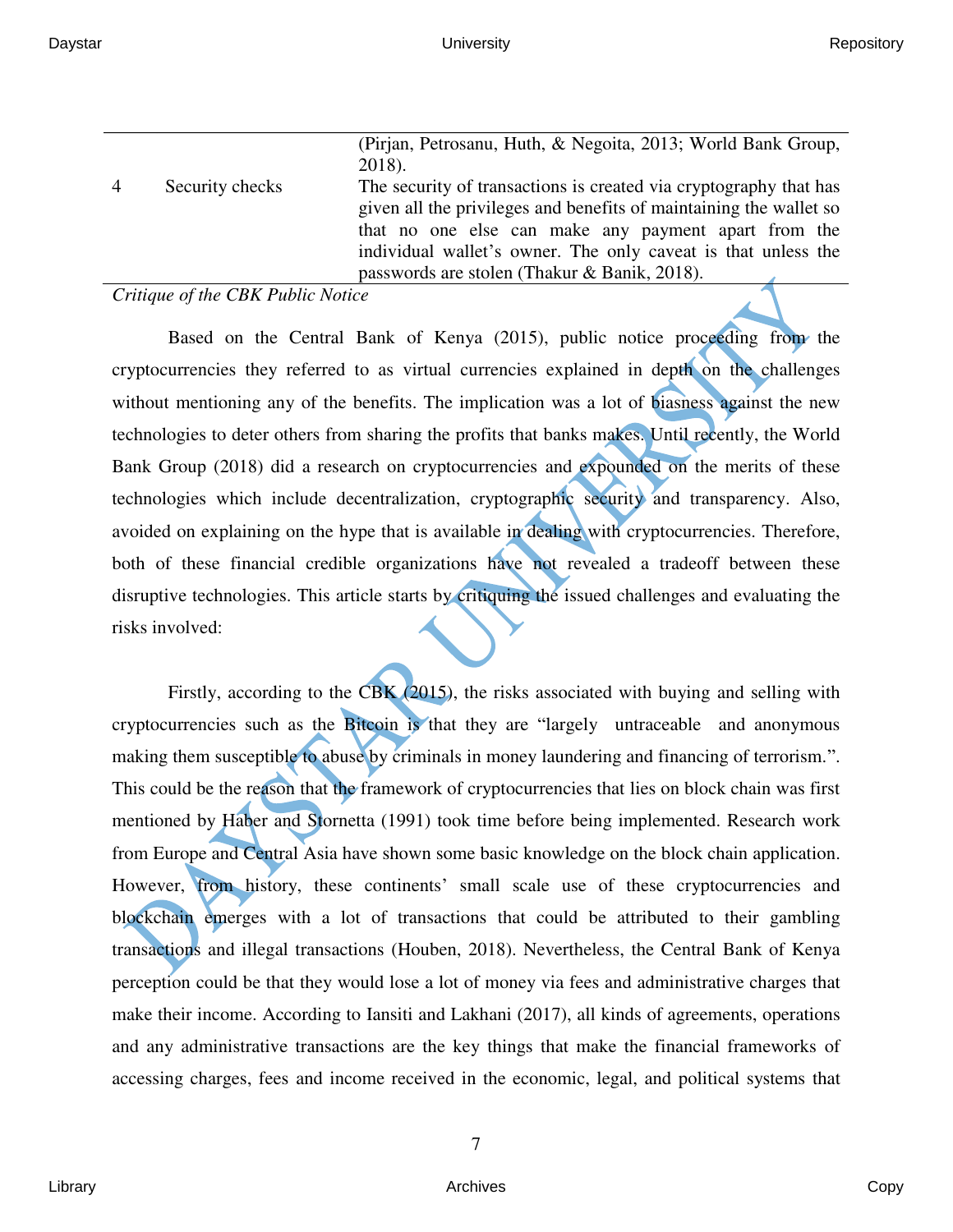govern interactions among nations, organizations, individuals, and their communities. Yet, these critical frameworks and bureaucracies have been the main stumbling block to not keeping up with the economy's online technologies. With the advent of blockchain it might help to scrutinize the external environment surrounding legal context of cryptocurrencies and provide an opportunity for research in sensitive issues such the tax evasion, financial fraud and money laundering (Houben, & Snyers, 2018). The framework for expanding the use of cryptocurrencies and blockchains, its infrastructural growth, and further development toward decentralization are unmistakable. But, there are so many technical terms being used and mathematical algorithms that are not explained. The result is to make the concept somewhat difficult and slow only to be comprehended to maintain "Lords of the job".

Secondly, CBK (2015) posed was that "cryptocurrencies are traded in exchange platforms that tend to be unregulated all over the world. Consumers may therefore lose their money without having any legal redress in the event these exchanges collapse or close business." This information is true and that is why WEF (2019b), Central Bank Digital Currency (CBDC) proposed application of distributed ledger technology (DLT), within the central banking community to help provide solutions in various financial issues such as effectiveness of receipts and payments; efficient hardware and software systems; acceptance of all kinds of finances; and all kinds of hackings - that have been a challenge for very many years. According to Lannquist (2019), when it comes to adoption of a new technology that seems to disrupt the "normal" way of doing business, different countries progress differently in terms of research, implementations and learning of lessons. For example, it has been only the Bank of France - central bank – that is already using blockchain technology to its fullest. No wonder, the World Economic Forum has recently created a Global Future Council Cryptocurrencies of two (2) Co-chairs, one (1) Council Manager and thirty (30) members to evaluate key challenges and opportunities within this space – and what it will take to achieve the key aims of cryptocurrencies (WEF, 2020). Proponents of cryptocurrencies predict a perfect society that will be having businesses, individuals and governments trading on their own with no intermediary while critics of these currencies are seeing this as hype that no way trading of financial matters can be done without a regulator. In addition, there in way of having individuals ride on these technologies without an intermediary (World Bank Group, 2018). However, this is where financial management distinguish between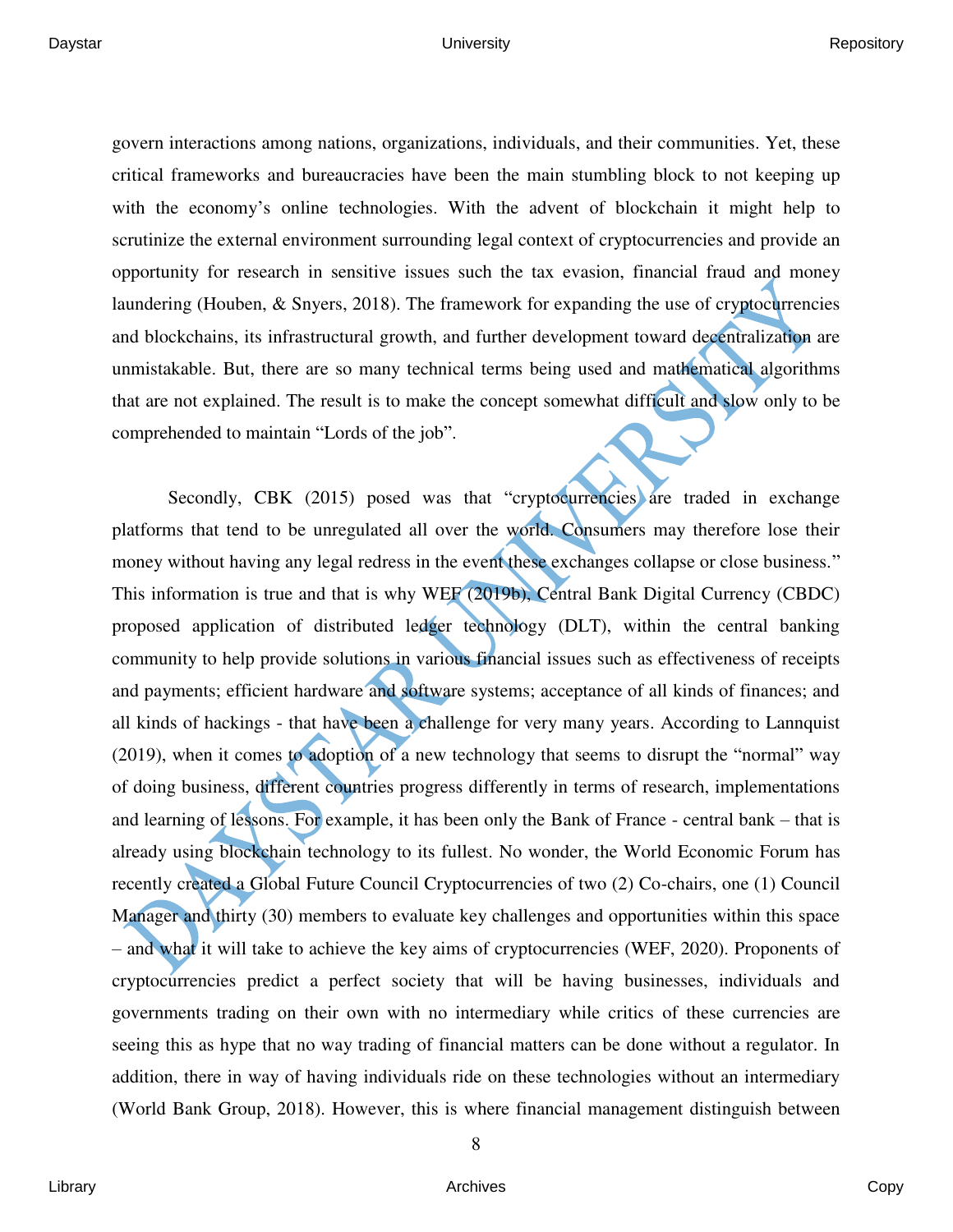investors versus speculators and risk averse individuals versus risk taking individuals. The overall benefit is that payments and receipts can be carried out anytime, without any limitations of weekends, or even in the week some of the financial institutions open at 9:00am and closes at 5:00pm. Cryptocurrencies such as Bitcoins can be transferred anytime anywhere (Naware, 2016). The main bone of contention in cryptocurrencies is in the legal context that many governments and individuals are wondering how these technologies can be standardized in a manner that they will be open to the public and a recovery software that can be made available to take care of eventualities. The key thing is for policy makers and governments to be involved in research, comprehend how these systems work before adopting a system of policy to regulate it and does not meet the needs of these technologies. Policy makers are supposed to understand the system before setting policies that will regulate it (World Bank Group, 2018)

Thirdly, the last risk according to CBK (2015) is that "there is no underlying or backing of assets and the value of virtual currencies is speculative in nature". The end result of this is loss of funds due to their frequent changes of rates. On one hand, these cryptocurrencies are complex instruments like the derivatives - where a farmer is insured against famine. In case the rain fails during a particular season, the farmer may be required to pay a percentage of the total funds in the contact and if it rains well then that is forgone. These are what is being referred to as "selfregulating contacts". Such contracts are self- executing and terminate themselves once the period of agreement elapses. This is what is commonly being referred to as "smart contracts". These technologies can also be used in public procurement where tokens can be used to pay all government purchases and contractors and redeem these tokens from the government once the job is executed as it involves a lot of transparency. This can largely reduce fraud and 'simple' corruption that is experienced in government tenders and contracts. Blockchain technologies can also be used to manage vast information that cannot be managed by one server. These can also be used for keeping health records which can improve efficiency in the health sector (Lennart, 2020). On the other hand, cryptocurrency mining uses a lot of electricity but is booming in Iceland (Perper 2018), that can help to secure future electricity demands that will rise.

According to World Bank Group (2018, p. 22), "By 2017, the average price of one bitcoin (the first cryptocurrency) had risen from just a few cents in 2009 to \$15,000, doubling its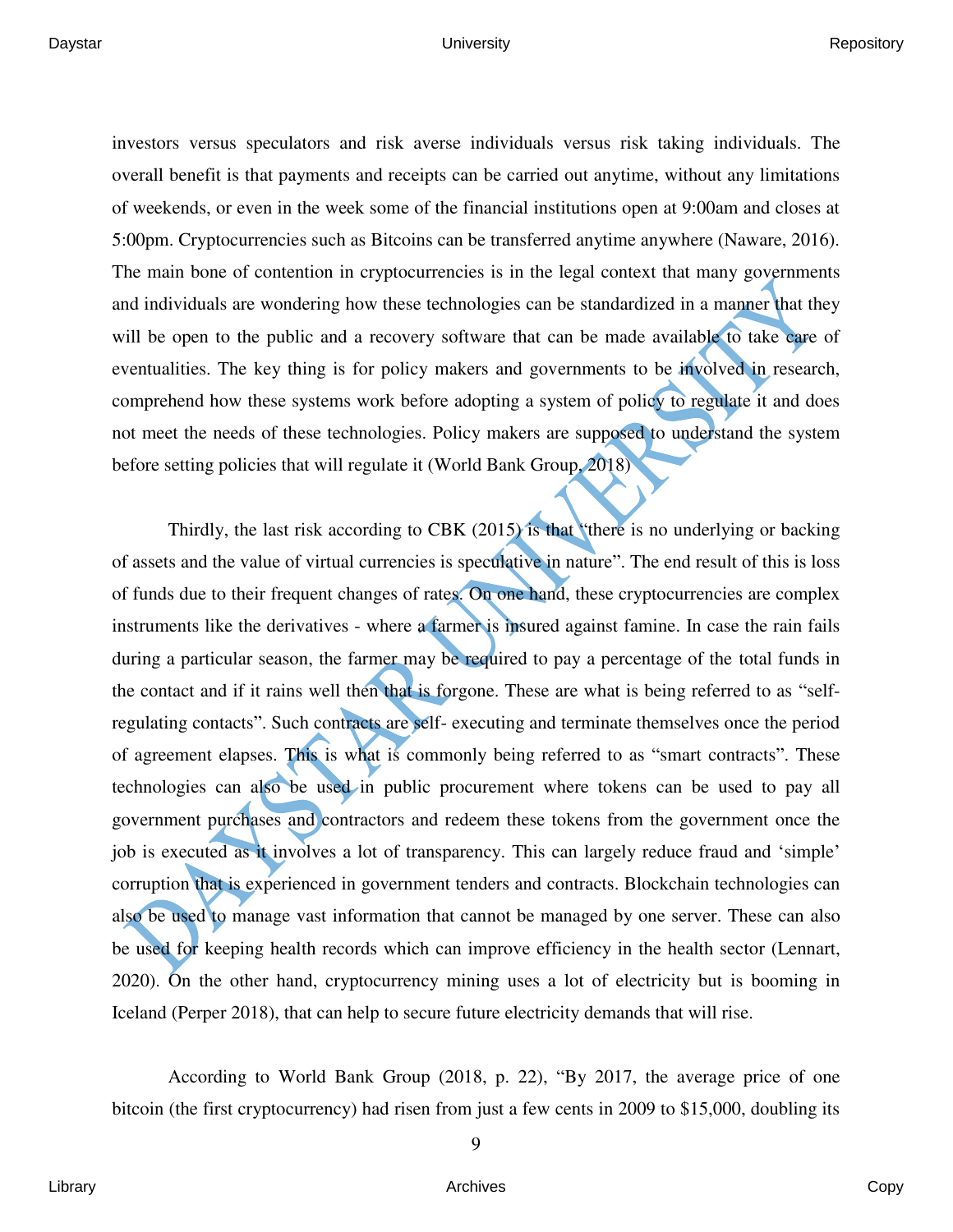value in a single month. Then on December 1, 2017, the U.S. Commodity Futures Trading Commission approved trading in bitcoin futures. Although the price of a bitcoin had declined to about \$8,000 in April 2018, the value of bitcoins in circulation was about \$150 billion as of April 10, 2018." The cryptocurrencies have been accepted since the year 2018 when World Bank Group produced a research on the same and other credible organisations such the Price Water Coopers and Deloitte have followed suit in producing global surveys on acceptance of these technologies. The trends have been rising since then (Deloitte's 2020; PWC, 2020).

For the technologies to be transformational then it should be affecting the major sectors and information provided on the appropriateness of cryptocurrencies and blockchains. But as for now, it still remains hype until the various limitations of these technologies presented are addressed. It is however worth noting that even though the author has tried to give information around the topic, the critique cannot by any means be considered conclusive since emerging information is constantly being researched and reported. Taking into consideration there being many countries especially in the West, that have decided to explore more on these technologies and have structures in place to support innovation, it seems in the future be the only way to transact business in all the sectors. Africa is still in fear and lagging behind in this kind research and may be forced to adopt with no choice of convergence.

## **CONCLUSION**

Cryptocurrencies and blockchain are a transformational technology that companies /organizations are very eager to explore by working together in large pools, to add novel transactions to the existing chain of transactions. There is still a lot of hype around the block chain technologies which is still an immature technology and with no materialized clear formula for success. The fact is that the Central Bank of Kenya is a reputable organization that demonstrated objectivity and care to its entire citizen by informing them that there is not yet a regulatory framework for cryptocurrencies and blockchains. However, as cited in the World Economic Forum that there is good news that Switzerland may be planning to be the first cryptocurrency and blockchain center, that may direct the rest of the world in changing the rules to fit into these emerging innovations. Hence, hope that most these cryptocurrencies might be connected to the acceptable currencies and be traded by the central banks.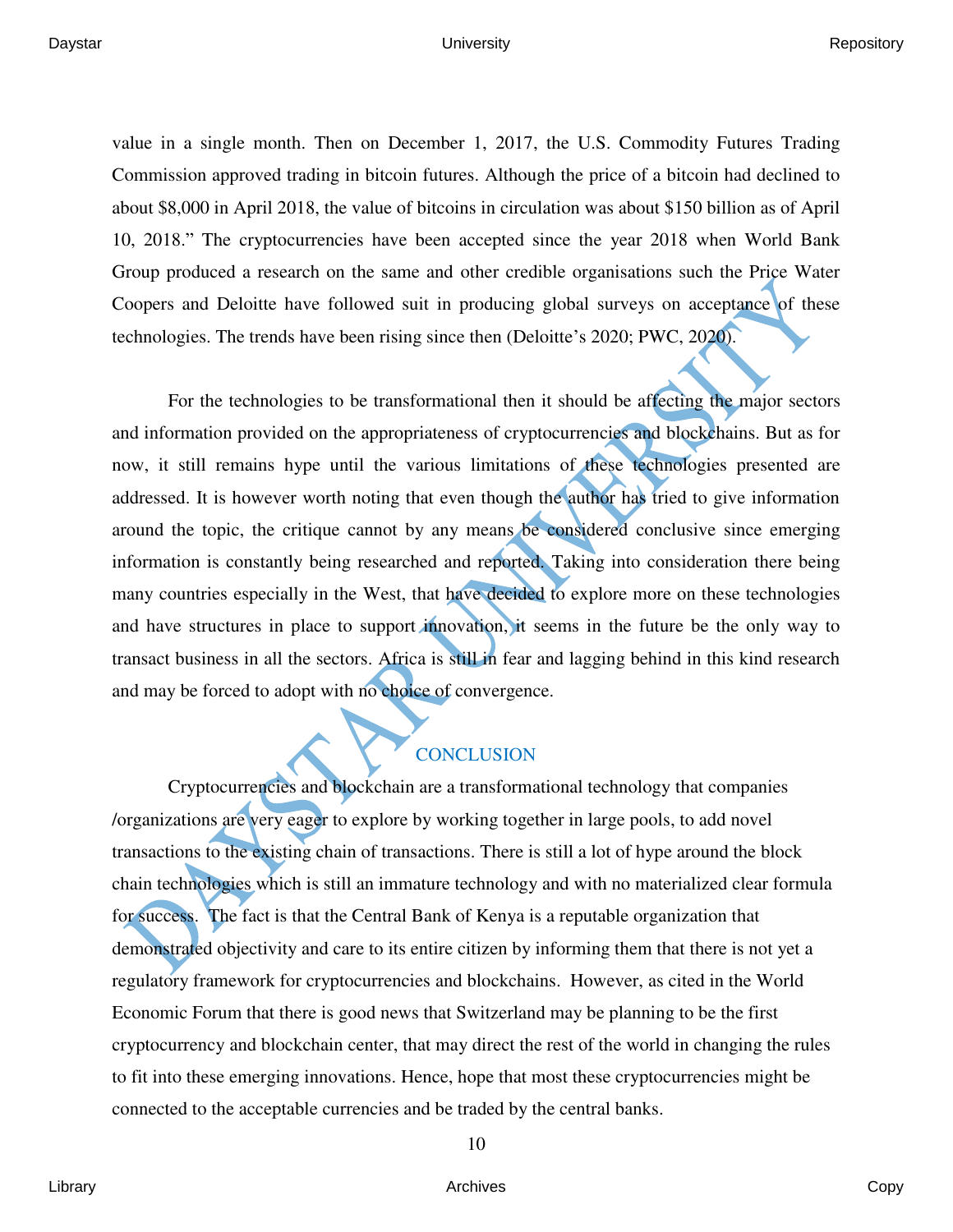## REFERENCES

- Berentsen, A. & Fabian Schär F. (2018). A Short Introduction to the world of cryptocurrencies. *Federal Reserve Bank of St. Louis Review 100*(1):1-16, DOI: 10.20955/r.2018.1-16. Accessed from: [https://www.coursehero.com/file/24449160/Why-are-computerized](https://www.coursehero.com/file/24449160/Why-are-computerized-programming-tools-and-secure-programming-a-concern-in-the-business-environment/)[programming-tools-and-secure-programming-a-concern-in-the-business-environment/](https://www.coursehero.com/file/24449160/Why-are-computerized-programming-tools-and-secure-programming-a-concern-in-the-business-environment/) [accessed on 14<sup>th</sup> November 2020].
- Central Bank of Kenya. (2015). *Public Notice: Caution to the Public Virtual Currencies such as Bitcoin*. Accessed from the CBK website: [https://www.centralbank.go.ke/images/docs/media/Public\\_Notice\\_on\\_virtual\\_currencies\\_](https://www.centralbank.go.ke/images/docs/media/Public_Notice_on_virtual_currencies_such_as_Bitcoin.pdf) such as Bitcoin.pdf [accessed on  $1<sup>st</sup>$  November 2020].
- Christidis, K. & Devetsikiotis, M. (2016), Blockchains and smart contracts for the internet of things. *IEEE Access 4*(1-1), DOI: 10.1109/ACCESS.2016.2566339.
- Dearing, J. & Cox, J. (2018). Diffusion of innovations theory, principles, and Practice. Health Affairs 37(2), 183-190, DOI: 10.1377/hlthaff.2017.1104. Accessed from: https://www.researchgate.net/publication/322941167\_Diffusion\_Of\_Innovations\_Theory \_Principles\_And\_Practice [accessed 28th November 2020].
- Deloitte (2020). Deloitte's 2020 Global Blockchain Survey: From promise to reality. Accessed from Deloitte website: [https://www2.deloitte.com/ie/en/pages/technology/articles/Global\\_Blockchain\\_survey.ht](https://www2.deloitte.com/ie/en/pages/technology/articles/Global_Blockchain_survey.html) [ml](https://www2.deloitte.com/ie/en/pages/technology/articles/Global_Blockchain_survey.html) [accessed 15<sup>th</sup> November 2020].
- Frankenfield, J. & Sonnenshein, M. (May 2020). Cryptocurrency. Accessed from Investopedia Website:<https://www.investopedia.com/terms/c/cryptocurrency.asp>[accessed 16th November 2020].
- Gongera, E., Mindila, R., & Ouma, B. (2013). Adoption of technological innovations on organizational performance: Case of commercial banks in Kenya. *Research Journal of Finance and Accounting 4*(3).
- Haber, S. & Stornetta, W. S. (1991). How to time-stamp a digital document. *Journal of Cryptology 3*, 99-110.
- Hamilton, M. (2019). Blockchain distributed ledger technology: An introduction and focus on smart contracts. *The Journal of Corporate Accounting and Finance*. Published by Wiley Online Library: [https://doi.org/10.1002/jcaf.22421.](https://doi.org/10.1002/jcaf.22421)

Houben, R. & Snyers, A. (2018). *Cryptocurrencies and blockchain: Legal context and implications for financial crime, money laundering and tax evasion in European Parliament.* Accessed from: [https://www.europarl.europa.eu/cmsdata/150761/TAX3%20Study%20on%20cryptocurre](https://www.europarl.europa.eu/cmsdata/150761/TAX3%20Study%20on%20cryptocurrencies%20and%20blockchain.pdf)  $ncies\%20$ and%20blockchain.pdf [accessed on 30<sup>th</sup> October 2020].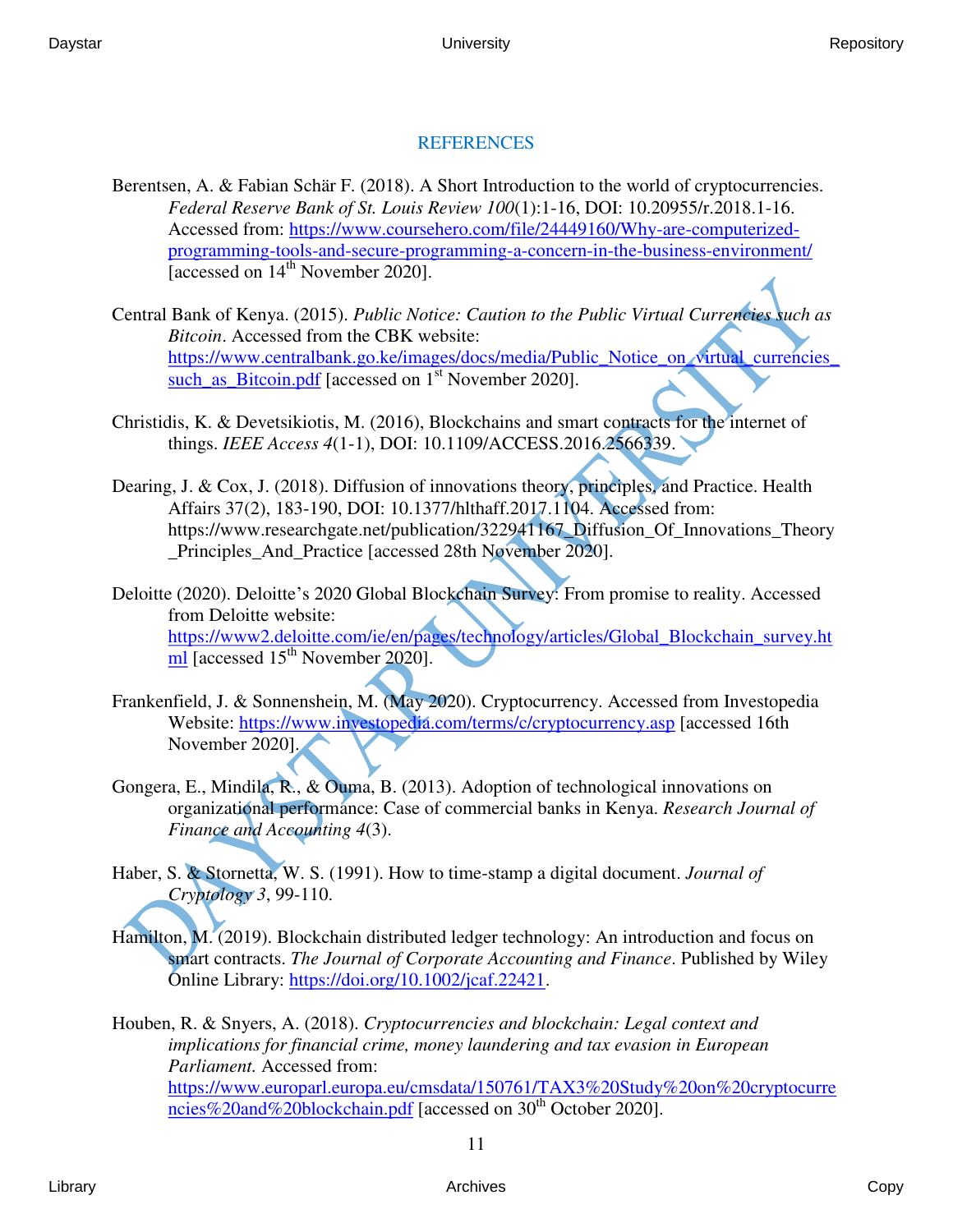- Iansiti, M., & Lakhani, K. R. (2017, January 1). The truth about blockchain. *Harvard Business Review,* January–February 2017. [https://hbr.org/2017/01/the-truth-about-blockchain.](https://hbr.org/2017/01/the-truth-about-blockchain)
- Jung, G. (2018). A Study on the legal nature of cryptocurrency and a smart contract. *Commercial Law Review 36*(4), 109-150. doi: 10.21188/clr.36.4.4.
- Lannquist, A. (2019). *Foreword: Central Banks and Distributed Ledger Technology*. Accessed from WEF Website: http://www3.weforum.org/docs/WEF Central\_Bank\_Activity\_in\_Blockchain\_DLT.pdf [accessed on 28<sup>th</sup> October 2020].
- Lennart , A. (2020). *Smart Contracts on the Blockchain – A Bibliometric Analysis and Review.*  Blockchain Research Lab Working paper series No. 10. University of Hamburg, Faculty of Business, Economics & Social Sciences. Accessed from: [https://www.researchgate.net/publication/340646200\\_Smart\\_Contracts\\_on\\_the\\_Blockcha](https://www.researchgate.net/publication/340646200_Smart_Contracts_on_the_Blockchain_-_A_Bibliometric_Analysis_and_Review) in - A\_Bibliometric\_Analysis\_and\_Review [accessed on 28<sup>th</sup> October 2020].
- Maingi, S. (2020). *Digital borrowing on personal finance among students in selected Christian universities in Nairobi County – Kenya*. An Unpublished MBA Thesis. Nairobi: Daystar University.
- Naware, A. M. (2016, June). Bitcoins: Its advantages and security threats. *International Journal of Advanced Research in Computer Engineering & Technology, 5*(6). Retrieved from ResearchGtae: [http://ijarcet.org/wp-content/uploads/IJARCET-VOL-5-ISSUE-6-1732-](http://ijarcet.org/wp-content/uploads/IJARCET-VOL-5-ISSUE-6-1732-1735.pdf) [1735.pdf.](http://ijarcet.org/wp-content/uploads/IJARCET-VOL-5-ISSUE-6-1732-1735.pdf)
- Nowell, S. L., Norris, M. J., White, E. D., Moules, J. N. (2017). Thematic analysis: Striving to meet the trustworthiness criteria. *International Journal of Qualitative Methods 16(1),* DOI: 10.1177/1609406917733847.
- Perera et al. (2019). Blockchain technology and its potential for the construction industry. Conference: AUBEA Conference 2019 At: Australia, DOI: 10.6084/m9.figshare.10315331.v3.
- Perera, S., Nanayakkara, S., Rodrigo, M. N. N., Senaratne, S., & Weinand, R. (2020). *Blockchain Technology: Is it Hype or Real in the Construction Industry?* 17, 100125. <https://doi.org/10.1016/j.jii.2020.100125> [accessed 15th November 2020].
- PWC. (2020). *Crypto Hedge Fund Report.* [https://www.pwc.com/gx/en/financial](https://www.pwc.com/gx/en/financial-services/pdf/pwc-elwood-annual-crypto-hedge-fund-report-may-2020.pdf)[services/pdf/pwc-elwood-annual-crypto-hedge-fund-report-may-2020.pdf](https://www.pwc.com/gx/en/financial-services/pdf/pwc-elwood-annual-crypto-hedge-fund-report-may-2020.pdf) [Accessed on 14th November 2020].

Rogers, E. M. (1995). *Diffusion of Innovations (4th Ed.)*. New York: The Free Press.

Rogers, E. M. (2003). *Diffusion of Innovations (5th Ed.).* New York (NY): The Free Press.

Library Archives Copy